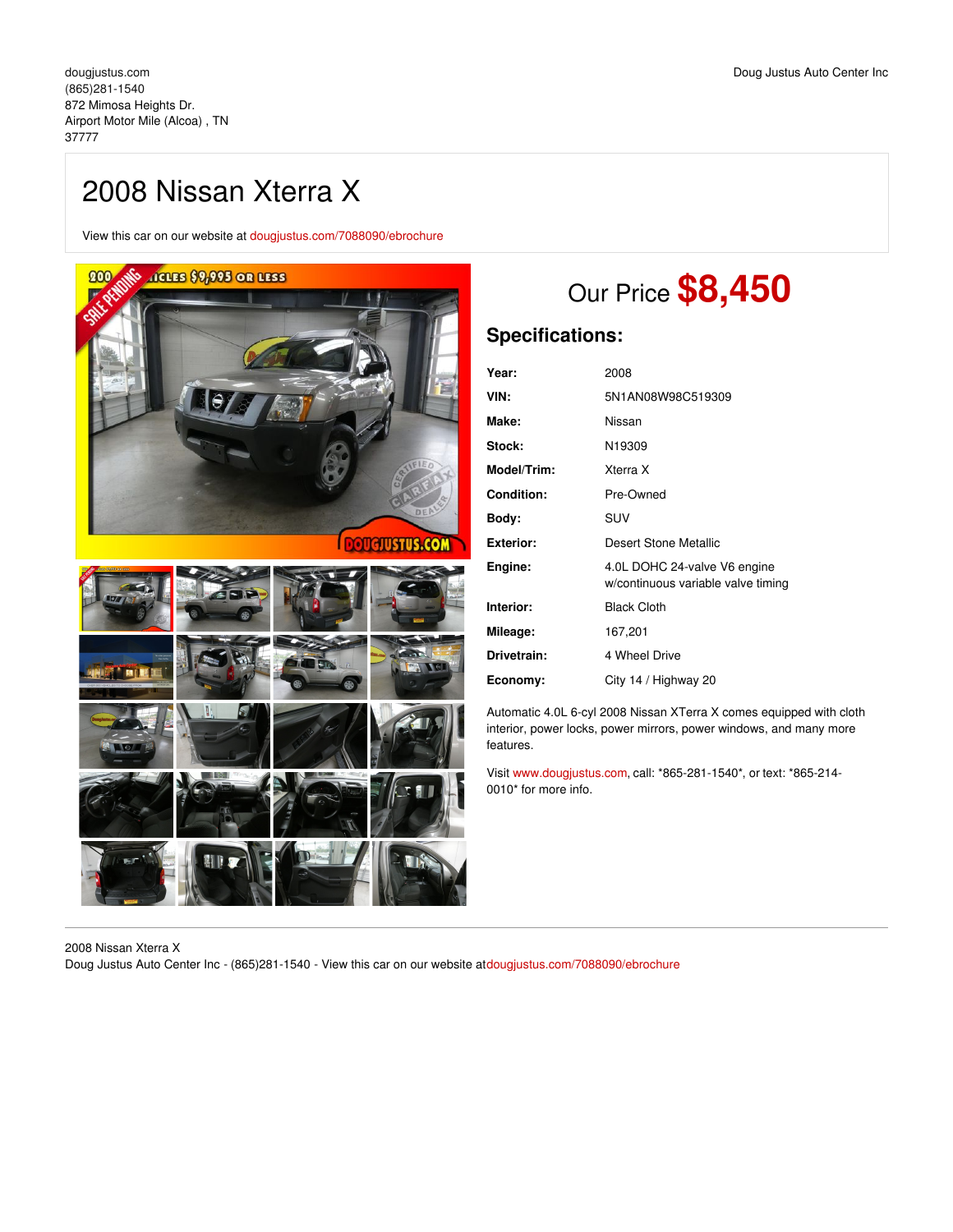

2008 Nissan Xterra X Doug Justus Auto Center Inc - (865)281-1540 - View this car on our website a[tdougjustus.com/7088090/ebrochure](https://dougjustus.com/vehicle/7088090/2008-nissan-xterra-x-airport-motor-mile-alcoa-tn-37777/7088090/ebrochure)